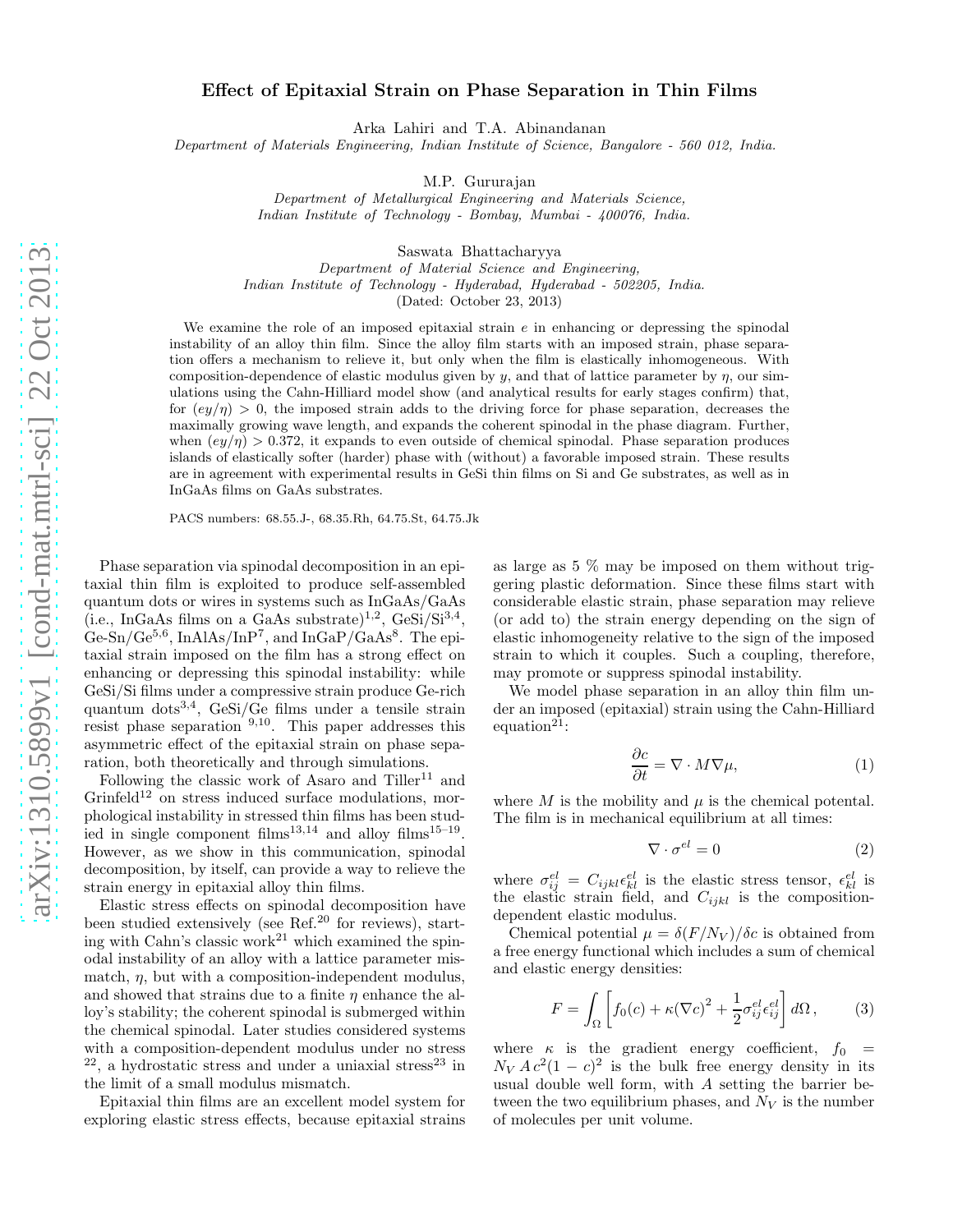The elastic strain is given by  $\epsilon_{ij}^{el} = \epsilon_{ij} - \epsilon_{ij}^{0}$ , where  $\epsilon_{ij}^0 = (c - c_0)\eta \delta_{ij}$  is the composition-dependent eigenstrain,  $\epsilon_{ij} = (u_{i,j} + u_{j,i})/2$  is the strain field obtained from the deformation field  $u_i$ , and  $\delta_{ij}$  is the Kronecker's delta (identity) tensor.  $\eta = [(1/a)(da/dc)]_{c=c_0}$  is the Vegard's law coefficient: a is the composition-dependent lattice parameter,  $a_0 = a(c_0)$  and  $c_0$  is composition of the undecomposed alloy. In the technique employed for solving Eq. 2, we have  $\epsilon_{ij} = e\delta_{ij} + \epsilon_{ij}^*$ , where  $e\delta_{ij}$  and  $\epsilon_{ij}^*$  denote the epitaxially imposed homogeneous strain field and the heterogeneous strain field $^{24}$  respectively. Assuming elastic isotropy, and Vegard's law behavior for the Young's modulus  $Y(c)$ , we have:

$$
Y(c) = Y_0 [1 + (c - c_0)y], \qquad (4)
$$

where  $Y_0 = Y(c_0)$ , and  $y = [(1/Y)(dY/dc)]_{c=c_0}$  is the Vegard's law coefficient for the modulus.

Thus, the elasticity-related parameters in our model are the Vegard's law coefficients  $\eta$  and  $y$ , and the epitaxial strain parameter e.

Following Cahn, we solve a linearized version of Eq. 1 (valid for early stages when  $\partial^2 f_0 / \partial c^2$  may be assumed to be a constant), and derive an expression for  $\beta_m$ , the wave number of the composition modulation with the fastest growing amplitude. For solving Eq. 2 (to compute the contribution of strain energy towards  $\mu$ ), we took inspiration from the iterative solution technique used in the simulations; thus, we perform the zeroth and first iteration of the technique analytically to compute the strain field due to a composition wave. This first-order solution to the linearized Cahn-Hilliard equation yields the following expression for the maximally-growing wave number (details will be published elsewhere):

$$
\beta_m^2 = \frac{-\left(\partial^2 f_0 / \partial c^2\right) - Y_0 \eta^2 + 2Y_0 e y \eta + \left(Y_0 (1 + \nu)^2 y^2 e^2 / (1 - \nu^2)\right)}{4\kappa N_V} \tag{5}
$$

where  $Y_0/2$  is the 2D plane stress analog of  $Y_0/(1 - \nu)$ derived by Cahn for 3D.

We have also solved Eq. 1 numerically to simulate phase separation in a thin film under periodic boundary conditions, using an iterative Fourier spectral technique<sup>25–28</sup>) for solving Eq. 2, a semi-implicit Fourier spectral technique<sup>29</sup> for solving Eq. 1, and the FFTW package<sup>30</sup> for computing the discrete Fourier transforms. From these simulations, we have extracted  $\beta_m$  for early stages of phase separation.

In Fig. 1, we compare the wave number  $\beta_m$  of the fastest-growing composition wave from simulations with that obtained analytically. The agreement between the two is excellent, indicating that the first order solution to Eq. 2 is sufficient to account for the simulation results from early stages. Since Fig. 1 plots  $\beta_m$  against ey, the data points obtained for  $ey = 0$  for various values of  $\eta$ correspond to the solution obtained by  $\text{Cahn}^{21}$ .

The results in Fig. 1 may be understood in terms of two factors: first, when  $\eta = 0$  (i.e., the second and third terms in Eq. 5 are zero, and the fourth term is proportional to  $(ey)^2$ ),  $\beta_m$  rises symmetrically with  $|ey|$ . In other words, a finite e adds to the driving force for phase separation. This is explained by elastic strain (which is also the same as the total strain) being smaller at stiffer regions, and larger at softer regions; this combination relieves some of the stored strain energy, and leads to an increase in  $\beta_m$ .

The second factor is that systems with a finite eigenstrain (i.e.,  $\eta > 0$ ) have non-zero values for the second and third terms in Eq. 5. Specifically, the third term is linear in ey, and therefore, leads to an asymmetry in the curves for finite  $\eta$  in Fig. 1. When  $\left(\frac{ey}{\eta}\right) > 0$ , it

favors phase separation and increases  $\beta_m$  by accentuating the difference between the strains at stiffer and softer regions: with a finite  $\eta$ , stiffer (softer) regions are at an even smaller (larger) strain than with  $\eta = 0$ . Thus, the curves in Fig. 1 for  $\eta > 0$  show a positive slope at  $ey = 0$ .

Since Eq. 5 is quadratic in ey,  $\beta_m$  has a minimum at  $\left( \frac{ey}{\eta} \right) = -0.538$ , in good agreement with simulation results.

Another feature of our work is that when  $\left(\frac{ey}{n}\right)$ 0.372 (and also when  $\left(\frac{ey}{\eta}\right) < -1.449$ ), the sum of all the elasticity-related terms (i.e. the second, third and fourth terms) in Eq. 5 is positive. Physically, this condition implies that strain relief due to phase separation adds to the driving force for spinodal decomposition; the coherent spinodal curves for  $\left(\frac{ey}{\eta}\right) > 0.372$  may extend to regions even outside the chemical spinodal (see discussion on Fig. 3, below).

Of course, simulations based on the Cahn-Hilliard model are not restricted to the early stages. And, once again, the epitaxial strain has an interesting effect on the late stage microstructures in Fig. 2. When  $ey/\eta > 0$ , phase separation is enhanced, and the left figure shows elastically softer phase (the darker phase) as islands embedded in a matrix of the elastically harder (lighter) phase. The microstructure on the right, on the other hand, is for  $ey = 0$ ; it shows islands of the harder phase embedded inside a matrix of the softer phase, consistent with the results of Onuki<sup>22</sup>.

By generalizing these results to other temperatures and alloy compositions, we can compute the limit of spinodal instability in a phase diagram. For this purpose, we have chosen the GaAs-InAs pesudobinary system; with a regu-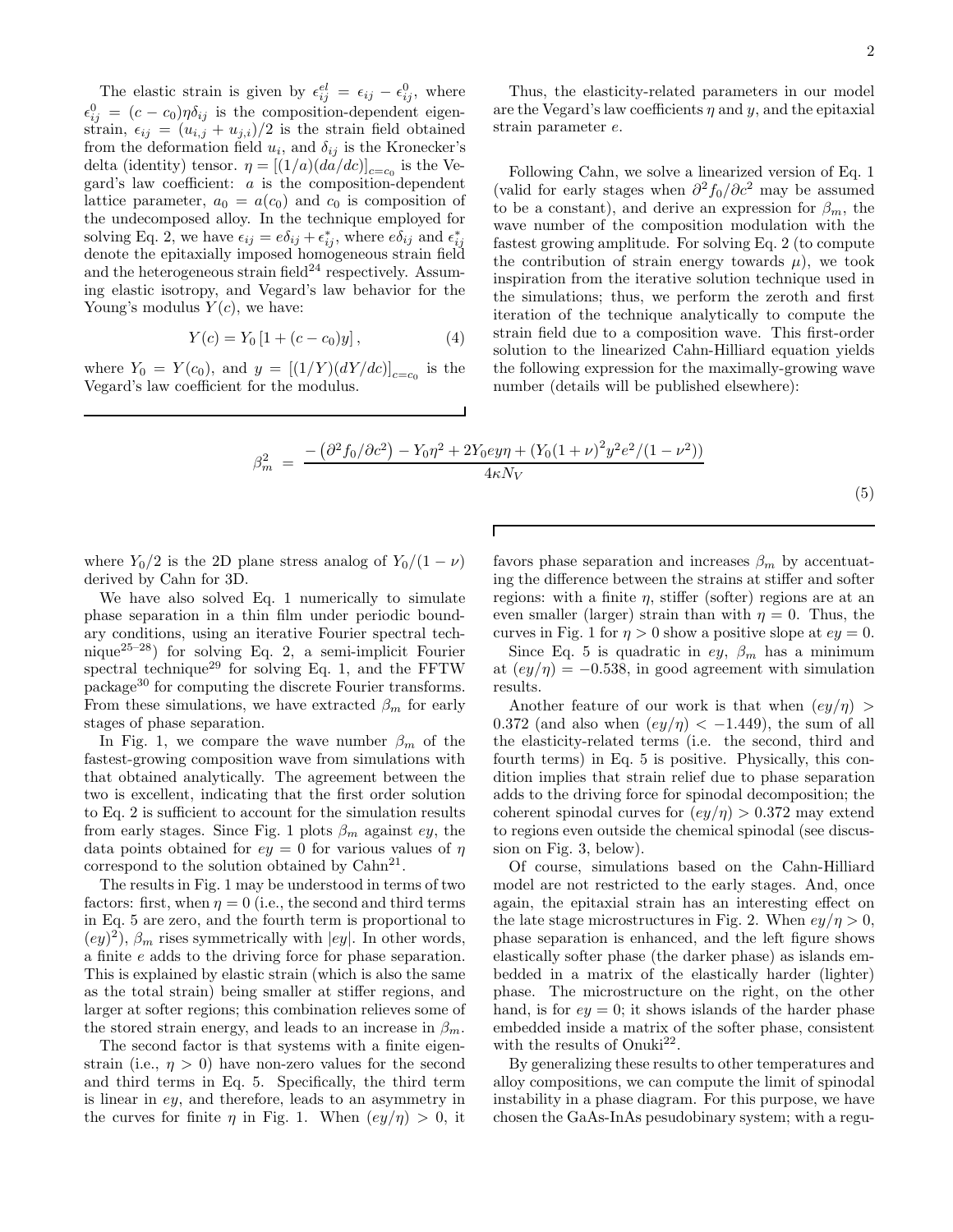

FIG. 1.  $\beta_m$  vs ey for  $\eta = 0.0, 0.005, 0.01$ ; In the figure legend 'S' stands for results obtained from simulations, while 'F' denotes the analytical solution: the numerical value following 'S' or 'F' denotes the value of η. The simulation parameters used are:  $A = 1$ ,  $M = 1$ ,  $\kappa = 1$ ,  $Y_0/N_V = 2080$ ,  $\nu = 0.3$ . We used a  $2048 \times 2048$  simulation cell with  $dx = dy = 1$ . A dt of 0.1 was chosen as our timestep size and a total time till 10 was considered to be early stage. The homogeneous alloy composition was  $c_0 = 0.5$ . The simulation parameters were non-dimensionalised<sup>28</sup>. Due to discrete nature of the Fourier space<sup>31</sup>, the error associated with the measurement of  $\beta_m$  from our simulations is 0.00306.



FIG. 2. Microstructures at a total time of 1400, under epitaxial strains of  $e = 0.02$  and  $e = 0.0$  for the images on the left and right respectively. The other parameters used in the simulation are:  $A = 1$ ,  $M = 1$ ,  $\kappa = 1$ ,  $Y_0/N_V = 2080$ ,  $\eta = 0.01$ ,  $\nu = 0.3, y = 0.4, c_0 = 0.5.$ 

lar solution model for  $f_0$ , and neglecting the temperature dependence of the elastic moduli and lattice parameters of InAs and GaAs, a linear stability analysis of Cahn<sup>21</sup> yields the following expression for the coherent spinodal curves for a thin film under an epitaxial strain e:

$$
\frac{\partial^2 f_0}{\partial c^2} + \left[ \eta^2 Y_0 \left( 1 - \frac{2ey}{\eta} \right) - \frac{Y_0 (1 + \nu)^2 y^2 e^2}{(1 - \nu^2)} \right] V = 0
$$
\n(6)

where  $V$  denotes the molar volume. [We note that we recover Cahn's expression for the coherent spinodal (Eq.14 in Ref.<sup>21</sup>) by setting  $y = 0$  and replacing  $Y_0$  by  $2Y_0/(1-\nu)$ appropriate for 3D systems].

In Fig. 3, we show the chemical spinodal curve obtained by setting  $\left(\frac{\partial^2 f_0}{\partial c^2}\right) = 0$ ; for the regular solution



FIG. 3. (Color online)The chemical, coherent and the constrained spinodal lines for InGaAs on GaAs, InAs and Si. The parameters which were used were:  $\Omega = 11715.2 \text{ J/mol}^{32}$ , and  $Y_{InAs} = 103 \text{ GPa}, Y_{GaAs} = 154.4 \text{ GPa}^{33}, \nu = 0.3, V_{InAs} = 103 \text{ GPa}$  $33.4 \times 10^{-6} \text{m}^3/\text{mol}$  and  $V_{GaAs} = 27.2 \times 10^{-6} \text{m}^3/\text{mol}$ . The lattice parameters used were:  $a_{InAs} = 0.6058$  nm,  $a_{GaAs} =$  $0.5653\,\mathrm{nm}$  and  $a_{Si}=0.543\,\mathrm{nm}^{33}$ 

model used here, this curve is symmetric about  $c = 0.5$ . Since the elastic modulus depends on composition, the coherent spinodal is asymmetric – the curve is closer to the chemical spinodal on the softer InAs-rich side (i.e.,  $y > 0$ ).

In Fig. 3 we also show the coherent spinodals for In-GaAs films grown on GaAs, InAs as well as Si. For those on InAs, a tensile epitaxial strain (i.e.,  $\left(\frac{ey}{\eta}\right) < 0$ ) suppresses spinodal demposition, and the coherent spinodal for InGaAs/InAs is well below that for no epitaxial strain. In contrast, spinodal decomposition is enhanced in In-GaAs films on GaAs since  $\left(\frac{ey}{\eta}\right) > 0$ . This asymmetry in the coherent spinodal is in qualitative agreement with that in the miscibility gap reported in Ref.<sup> $34$ </sup> for a similar system.

Finally, for films grown hypothetically on Si (hypothetically, because InAs-rich films on Si would suffer unreasonably large epitaxial strains of 10 % or more), conditions for spinodal decomposition are so much more favorable than for those on GaAs that the spinodal curve expands to regions even outside the chemical spinodal.

Consistent with these results, there is ample evidence for phase separation in InGaAs films grown on GaAs (see Ref.35,36 for reviews). Our analysis also predicts a suppression of spinodal decomposition for these films when grown on an InAs substrate.

We now turn to SiGe films. Even though the critical temperature for the chemical spinodal is around 300 K (and that of coherent spinodal is even lower), Ge-rich quantum dots are formed in SiGe/Si films  $Si^{3,4}$  at growth temperatures of over 700 K, indicating surface thermodynamic origins of the driving force for phase separation. Treating Ge as the solute, we have  $\eta > 0$ ,  $y < 0$ ; there